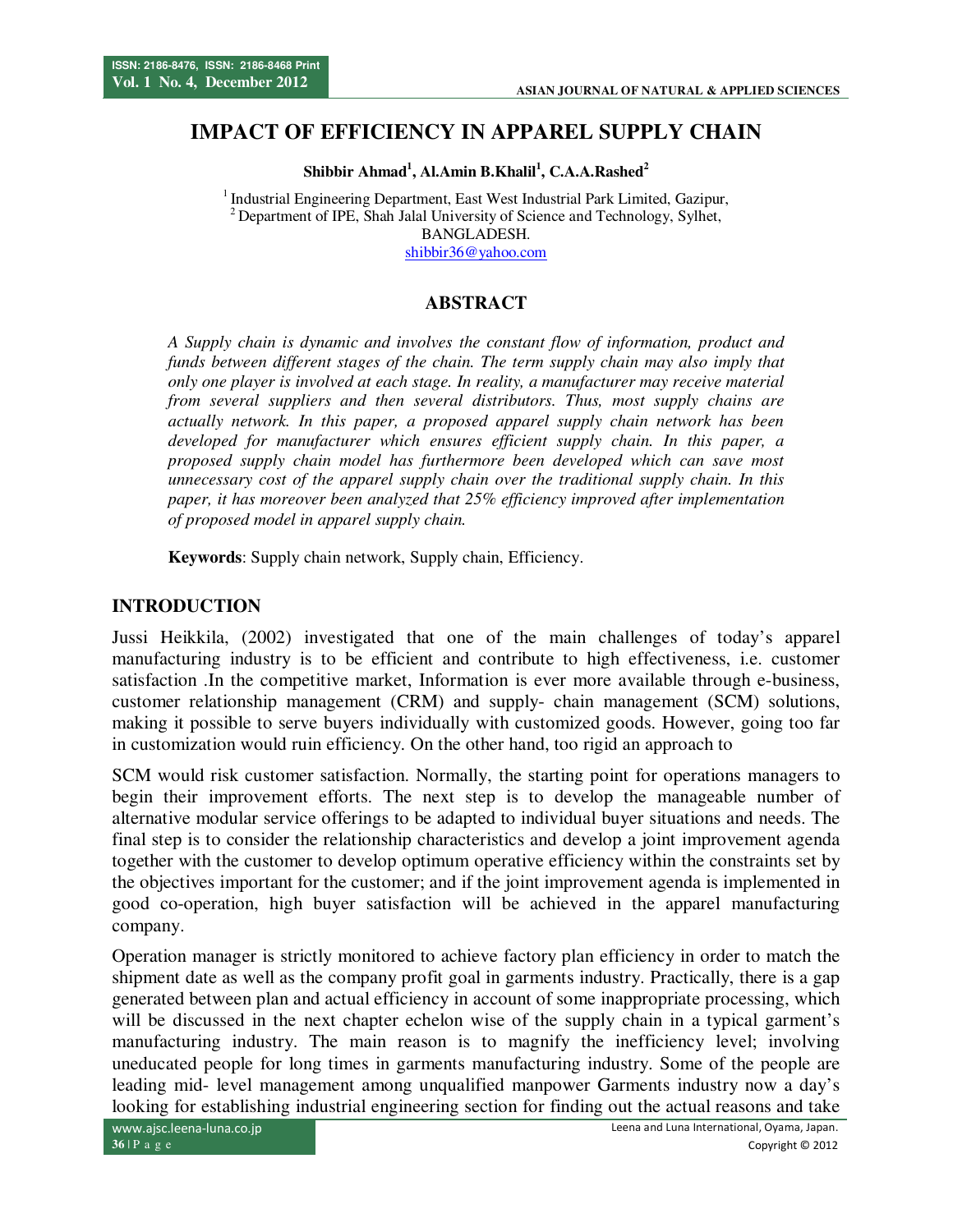possible action to overtake such as kind of issues, which greatly bring an effect in efficiency. The efficiency is therein described as a compound evaluation of quality, delivery, cost, and overall capability that is not only planned and reviewed in the relationship but also a measure of the relationship. Thus, in this research, an initiative has been taken to improve efficiency of garments manufacturing organization.

Textile and apparel supply chain in the U.S. consists of about 22,000 companies and employs about 675,000 people analyzed by U.S. Census Bureau (2004a). U.S. apparel industry has been in a transition over the last 20 years. Imports from lower wage countries and retail consolidation forced U.S. manufacturers to look for other ways to remain competitive: quality and flexibility. Physical proximity and advances in information and manufacturing technologies enabled U.S. manufacturers to accept retailer orders closer to the season and replenish their stocks frequently during the season. However, retailers continue to source more and more of their merchandise from overseas with the cost of having to make risky inventory decisions.

 However, buyers are looking to buy the high quality garments with low or competitive cost with the delivery status must be on time. That is meant, the buyer is demanding to follow QQD in their manufacturer. It can be illustrated that Q for "Quantity"; Q for Quality and finally D for just time "Delivery". As efficiency can be defined that it is quantity matrix. So, in this context, buyers will place order to the manufacturer who can meet the QQD and who can show proof that his supply chain is efficient in order to deliver their products to the buyer on time. Only considering co-efficient supply chain buyers are placing the orders to the low cost countries rather than US market. In this research, an apparel supply chain model as well as smooth supply chain network has been developed to retain in the competitive market.



Figure 1. **Garments Supply Chain**

# **SUPPLY CHAIN MANAGEMENT PRACTICES**

The term "Supply Chain Management" was revealed in the late 1980s, and then it was exposed to all in 1990s. Hugos (2006) showed, before of that time "Supply Chain Management" was used as different terms like- "logistics" and "operations management" in the business fields. Once up on a time, supply chain management was considered just like a concept. Implementation of this concept was very difficult as there were some necessary components in the total chain to connect with each other. The focal part of the barrier to full supply chain management was the cost of communication and coordination among the many independent suppliers in each supply chain. An entire supply chain covers the area from the creation of raw materials to the delivery of the finished consumer goods. So, many supply chains are involved in the entire supply chain of a product up to the ultimate delivery stage. This is why; Fredendall et al (2000) outlined that it was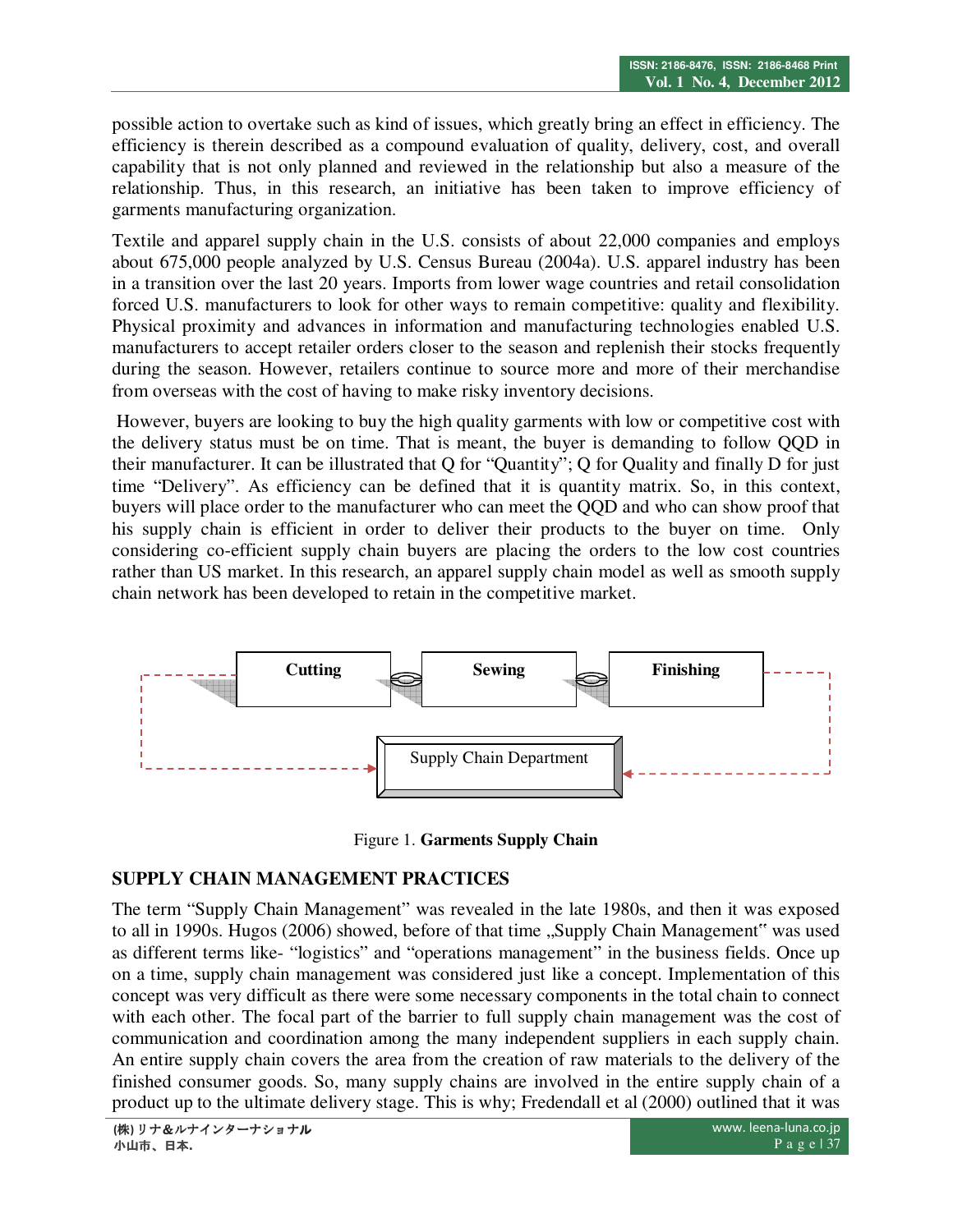difficult to link up actively all the supply chain points. But day by day companies are being interested to implement the supply chain concept in their business for three environmental changes. First, development of the communication technology has made easier the process to communicate between members of the supply chain. Second, new management models have been developed that are being used by the supply chain members to simplify the coordination of tasks. Third, for the development of highly trained work-force, it has become easier to assume the responsibility, make decisions quickly and take required actions to coordinate the supply chain. These three changes are encouraging the companies to take the challenges in the competitive market through the utilization of supply chain management concept. In this paper, developed a proposed supply chain model for apparel manufacturing industry which can save the time and cost of the communication through whole apparel supply chain.

The SCM concept extends the view of operations from a single business unit or a company to the whole supply chain. Essentially, SCM is a set of practices aimed at managing and co-ordination the supply chain from raw material suppliers to the ultimate customer. The objective of SCM is to improve the entire process rather than focusing on local optimization of particular business units. A number of researchers suggest that better performance can be achieved by consolidating customer and supplier bases, removing unnecessary steps in the chain, speeding up information and material flows, and creating long-term partnerships with major customers and suppliers to leverage the capabilities of several companies in the chain. Previous management theory in the area of SCM can be broadly divided into two main categories. Forrester (1958) verified, the first category is studies of primarily the chain structure. Williamson (1985) the second group is primarily about industrial networks and the relationships between organizations in the chain. Vollmann et al., (1995) suggested that using the term demand chain management instead of SCM.

Stalk (1988) has found that Time-based management and the relationship between speed of operations and efficiency has been one of the key issues in operations management literature during the 1980s and 1990s and he has also described how time has become one of the most important sources of competitive advantage in manufacturing industries.

Womack et al, (1991) portrayed the background for "Japan's secret weapon" or "lean thinking" by illustrating how the competitive advantage of Japanese manufacturing industry evolved from low labor costs—through scale-based strategy, focused factory and flexible manufacturing—to time-based competitive advantage in order to expedite the supply chain efficiency.

Uncertainty and the nature of the forecasting problem have a considerable impact on the supply chain structure. According to Fisher (1997), the first step in devising an effective supply chain is to consider the nature of the demand for the products. Pine et al., (1993) has explained ,If products are classified on the basis of their demand patterns, Many recent texts emphasize that the product, manufacturing process and supply chain structure need to be considered together to create a capability for mass customization; different industries require different approaches for customization.

# **IRREGULARITIES IN APPAREL SUPPLY CHAIN**

Garments manufacturing organization is looking for enhancing efficiency in their internal supply chain echelon i.e. cutting, sewing and finishing. The inefficiency of apparel supply chain is started from cutting section. This is the key echelon of apparel supply chain. Cutting department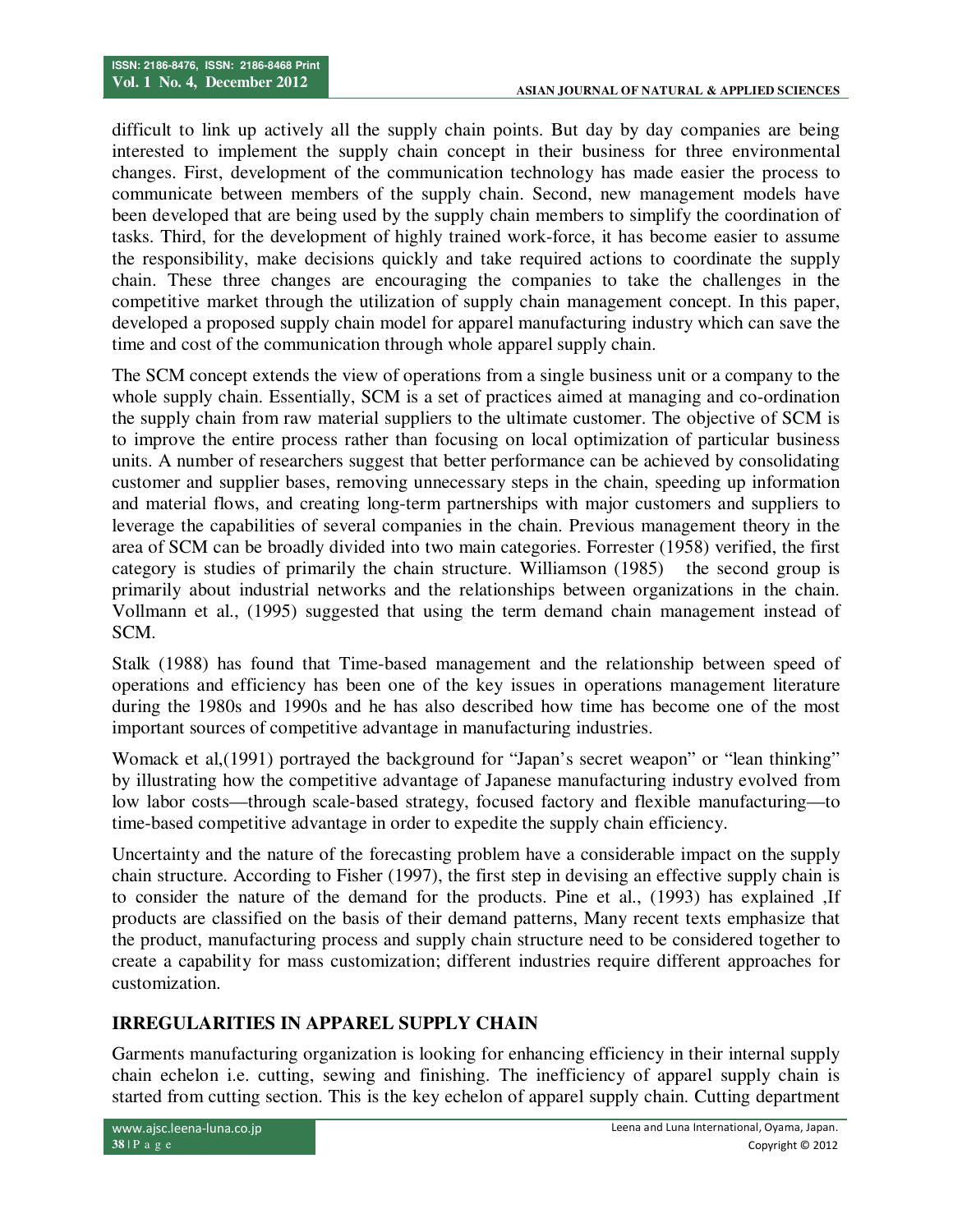receive input from store, they keep it on the cutting floor for "Relax". After keeping on relax the fabric about 6 hours, cutting people keep it on the cutting table and ready for cutting. The cutting departments have the capacity of supplying input into sewing section, but maximum time they cannot feed input due to improper flow of material which is caused by the in-efficiency. Consequently, sewing department fall on pressure, they have to complete the 5 days production within 3 days because of the delay of the cutting section. In this case, shipment date become sturdy to meet and the company cannot keep the buyers commitments. It greatly hampers the company's reputation. For example

| Order confirmed date=30 June | Shipment date=15 August          |  |  |
|------------------------------|----------------------------------|--|--|
| Total lead times = 47 days.  | Order quantity = $9800$ pcs      |  |  |
| Required fabric=2814 Kg's    | Embellishment status= Embroidery |  |  |
| Target = $100$ pcs/day       | Working hours $= 8$ hours        |  |  |
| Allocated lines = 02.        |                                  |  |  |

For meeting this shipment sewing should complete 4000 pieces per day. But if the cutting department delays at least 6 hours to send input into sewing department, the shipment cannot be met. If the working hour is 8 hours, then the production manager takes decision about overtime for production and meeting the shipment date. It enhances the product cost whereas the amount of profit is being reduced in order to pay for overtime of workers.

After receiving the input from cutting department, input has to be re-cut and the shipment date cannot be met. Before entering the input into sewing line quality was not checked. So, after the production of a major quantity, quality related problem of cutting department is occurred. At that time sewing department is bound to discontinue production of that particular line and send information into cutting department. The cutting department ensures inputs quality again and send it to sewing department for starting the production process. It takes time that obstructs the production and shipment being tight. Also when operator and quality section of the line make defective product check it out and resend the defective item to the respective operator. The operator takes time to make the correction of this product. For this reason in this process the bottleneck may be happened which limits the total production and target of line and also to make the shipment delayed.

For delay of production from the sewing and cutting departments, finishing department hindrance delay by default. So, shipment cannot be done on time. Inventory is created in the finishing section in spite of having the capacity to make finishing on time they cannot complete timely because of problem faced by predecessor department. In the finishing section, they receive finished goods from sewing section and they also do not check it out on the account of hammering on them to meet shipment on time. So after finishing they make packaging the finished goods where some product remains unchecked. When the buyer checks the lot and unfortunately if the unchecked product is being disqualified then full lot can be re-checked. This news is very pedantic for company. The above mentioned reason can cause for decreasing efficiency in apparel chain. The root cause has been discussed below echelon wise for the entire apparel supply chain.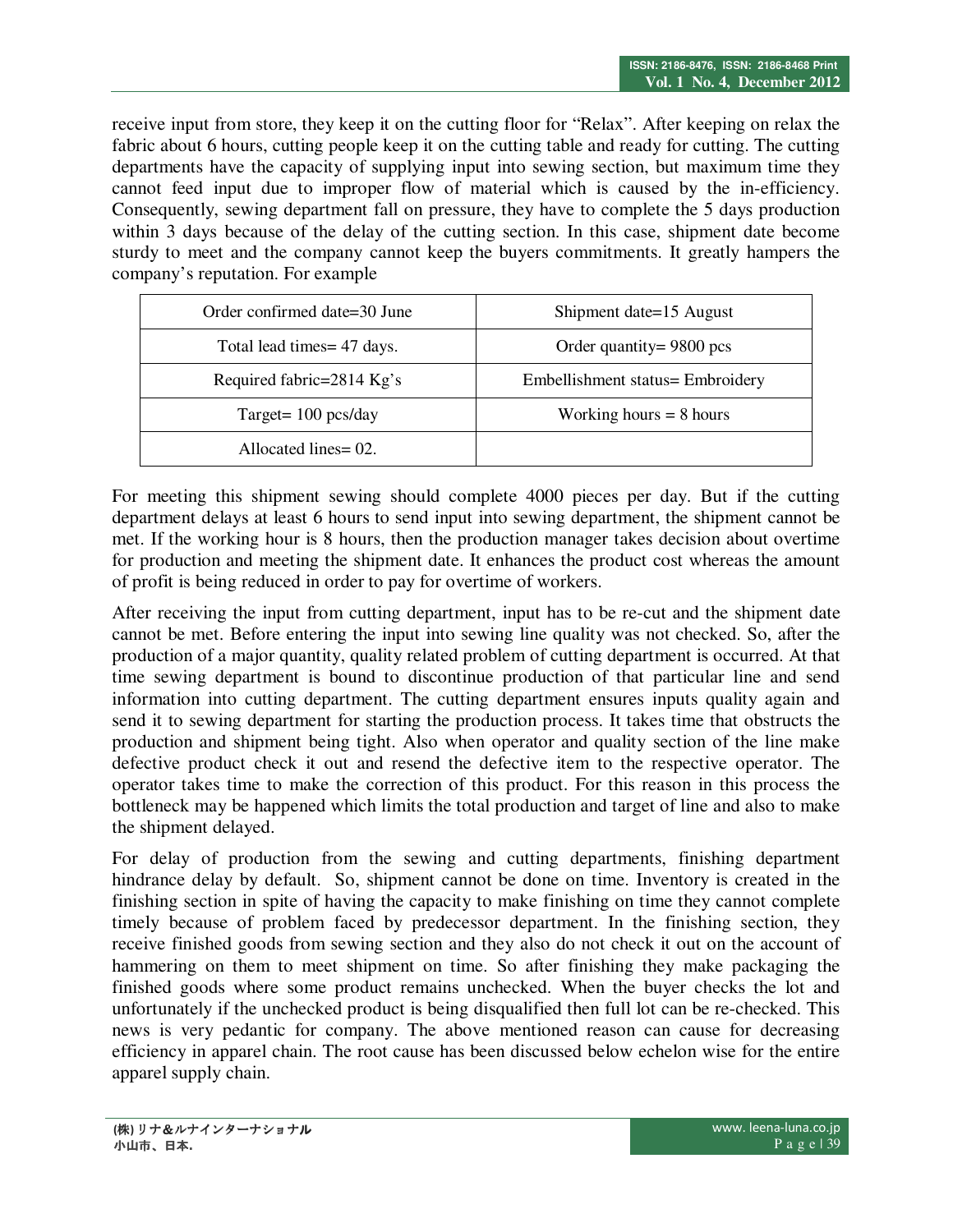# **Root Cause Analysis of Three Echelon of Apparel Supply Chain**

### *Cutting*

- $\rightarrow$  Anti-harmonic roll raking
- $\rightarrow$  Manual Laying
- $\rightarrow$  Manual pattern marking
- $\rightarrow$  Finished item arrangement w/o visual display
- $\rightarrow$  Manual material movement
- $\rightarrow$  Manual ticketing
- $\rightarrow$  Excess manpower
- $\rightarrow$  Excess time consuming
- $\rightarrow$  Excess cost

### *Sewing*

- $\rightarrow$  Unavailability of storing system
- Unnecessary OT
- **► Unnecessary Manpower**
- Unnecessary Waste (spare parts, fabric, thread, TC, CX3, Taffeta etc.)
- $\blacktriangleright$  Re-work
- Overproduction

Inappropriate processing

# *Finishing*

- $\rightarrow$  Manual goods handling
- Ancient machine utilization
- $\rightarrow$  Excess WIP
- $\rightarrow$  Unavailability of finishing materials
- $\rightarrow$  Ordinary quality of garments
- $\rightarrow$  Non-smooth machine repairing system
- $\rightarrow$  Stacking goods w/o proper arranging



**Information flow Product flow Figure 2**: Supply chain of a typical apparel manufacturer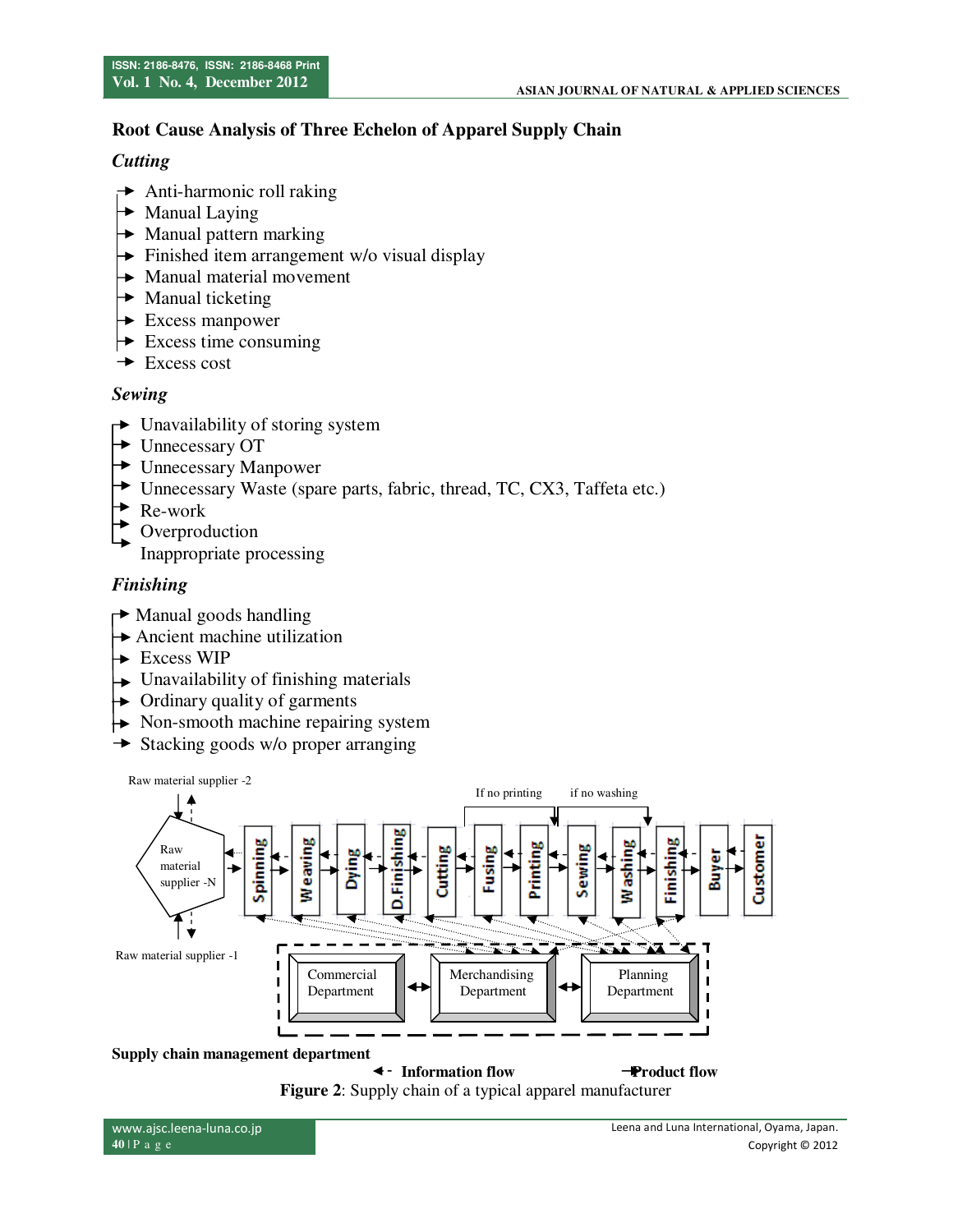

**Figure 4. Date vs. Efficiency in Cutting** 



**Figure 5. Date vs. Efficiency-Sewing** 



**Figure 6. Date vs. Efficiency-Finishing**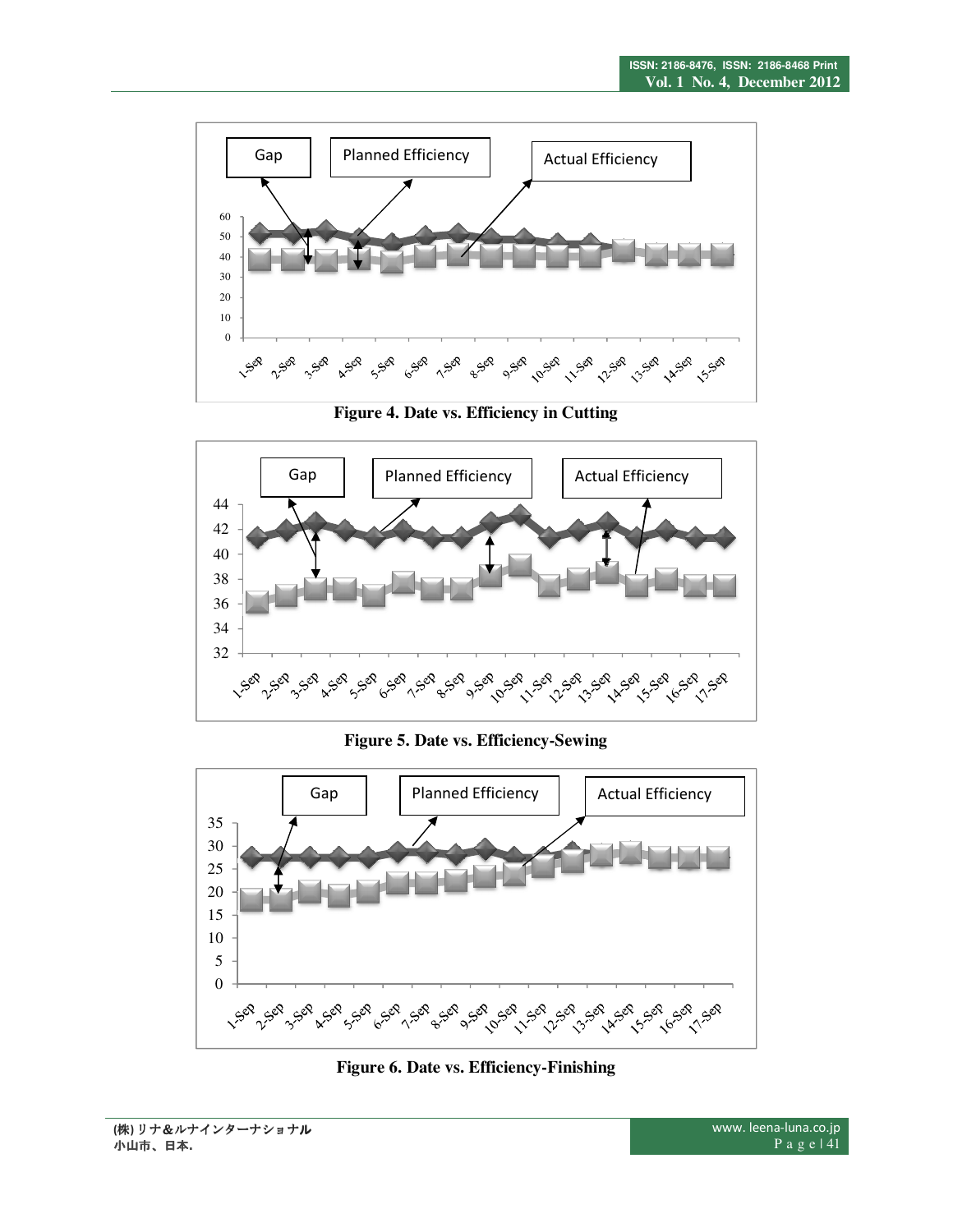

**Figure 7. Improved Efficiency of Apparel Supply Chain** 



**Figure 8**: **Cause –and- Effect Diagram**

| Date                      | Cutting |      | <b>Sewing</b> |      | <b>Finishing</b> |      |                                            |
|---------------------------|---------|------|---------------|------|------------------|------|--------------------------------------------|
| $22-Sep$                  | 850     | 850  | 800           | 700  | 700              | 500  |                                            |
| $24-Sep$                  | 900     | 1750 | 800           | 1500 | 700              | 1100 |                                            |
| $25-Sep$                  | 900     | 2650 | 800           | 2300 | 700              | 1800 |                                            |
| $26-Sep$                  | 900     | 3350 | 800           | 3100 | 700              | 2500 |                                            |
| $27-Sep$                  | 900     | 4450 | 800           | 3900 | 700              | 3200 |                                            |
| $28-Sep$                  | 900     | 5350 | 800           | 4700 | 700              | 3900 |                                            |
| $29-Sep$                  | 900     | 6250 | 800           | 5500 | 700              | 4600 |                                            |
| $1-Oct$                   | 900     | 7150 | 800           | 6300 | 700              | 5300 |                                            |
| $2$ -Oct                  | 900     | 8050 | 800           | 7100 | 700              | 6000 |                                            |
| $3-Oct$                   | 900     | 8900 | 800           | 7900 | 700              | 6700 |                                            |
| 4-Oct                     | 700     | 9650 | 800           | 8700 | 700              | 7400 |                                            |
| 5-Oct                     |         |      | 800           | 9600 | 700              | 8100 |                                            |
| 6-Oct                     |         |      |               |      |                  | 8900 |                                            |
| 8-Oct                     |         |      |               |      |                  | 9450 |                                            |
| $9-Oct$                   |         |      |               |      |                  |      | Shipment                                   |
| www.ajsc.leena-luna.co.jp |         |      |               |      |                  |      | Leena and Luna International, Oyama, Japar |
| $42$ IP a $\sigma$ e      |         |      |               |      |                  |      | $Convright \cap 201$                       |

#### **Table 1. Apparel Supply chain tracking**

Leena and Luna International, Oyama, Japan. Copyright © 2012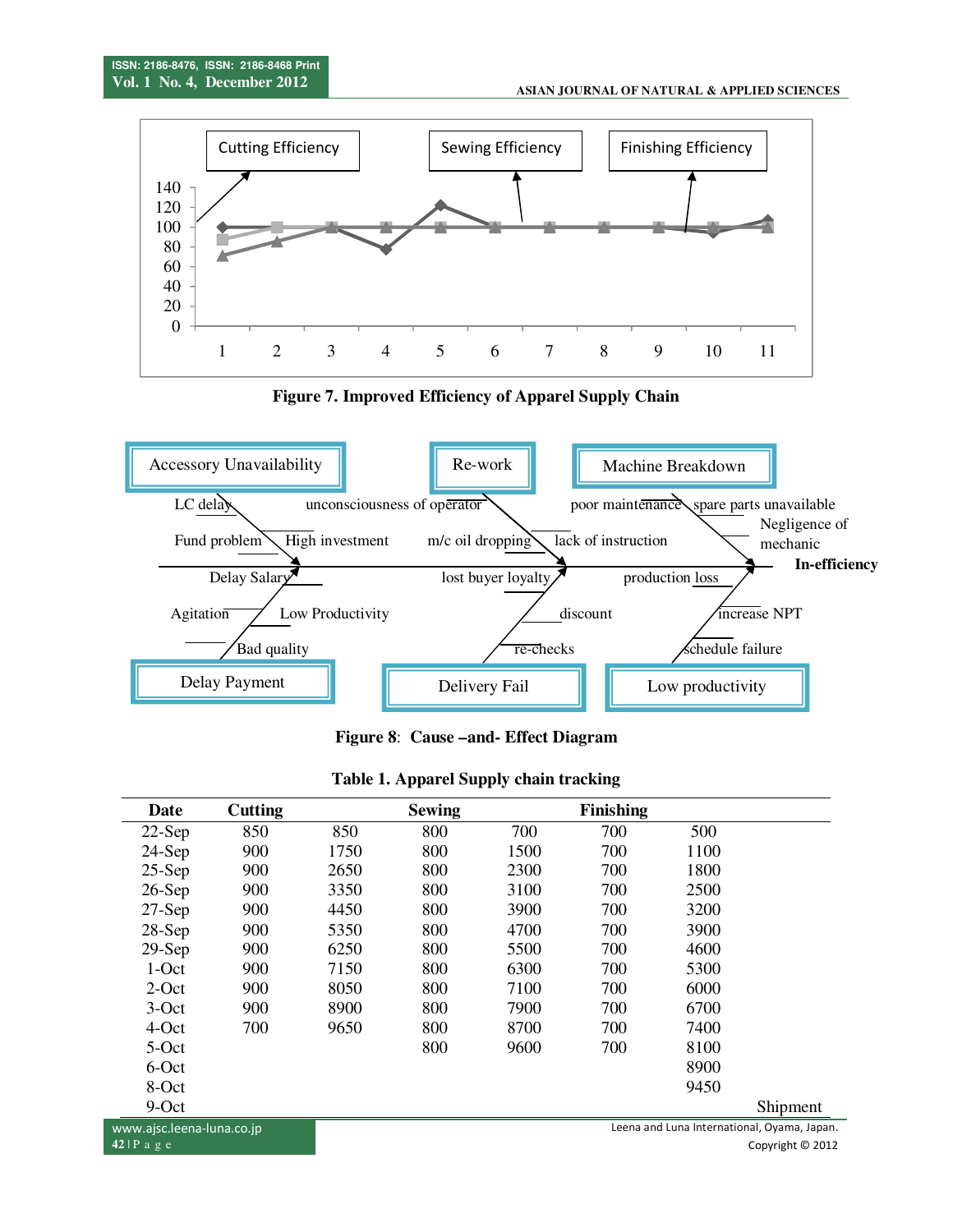# **PROPOSED SUPPLY CHAIN MODEL**



**Figure 9:** Proposed apparel supply chain network for manufacturer

# **RESULTS & DISCUSSIONS**

Apparel manufacturing organization is harassed to make the downy supply chain in order to deliver garments to the buyer on time as well as gain the profit margin by reducing unnecessary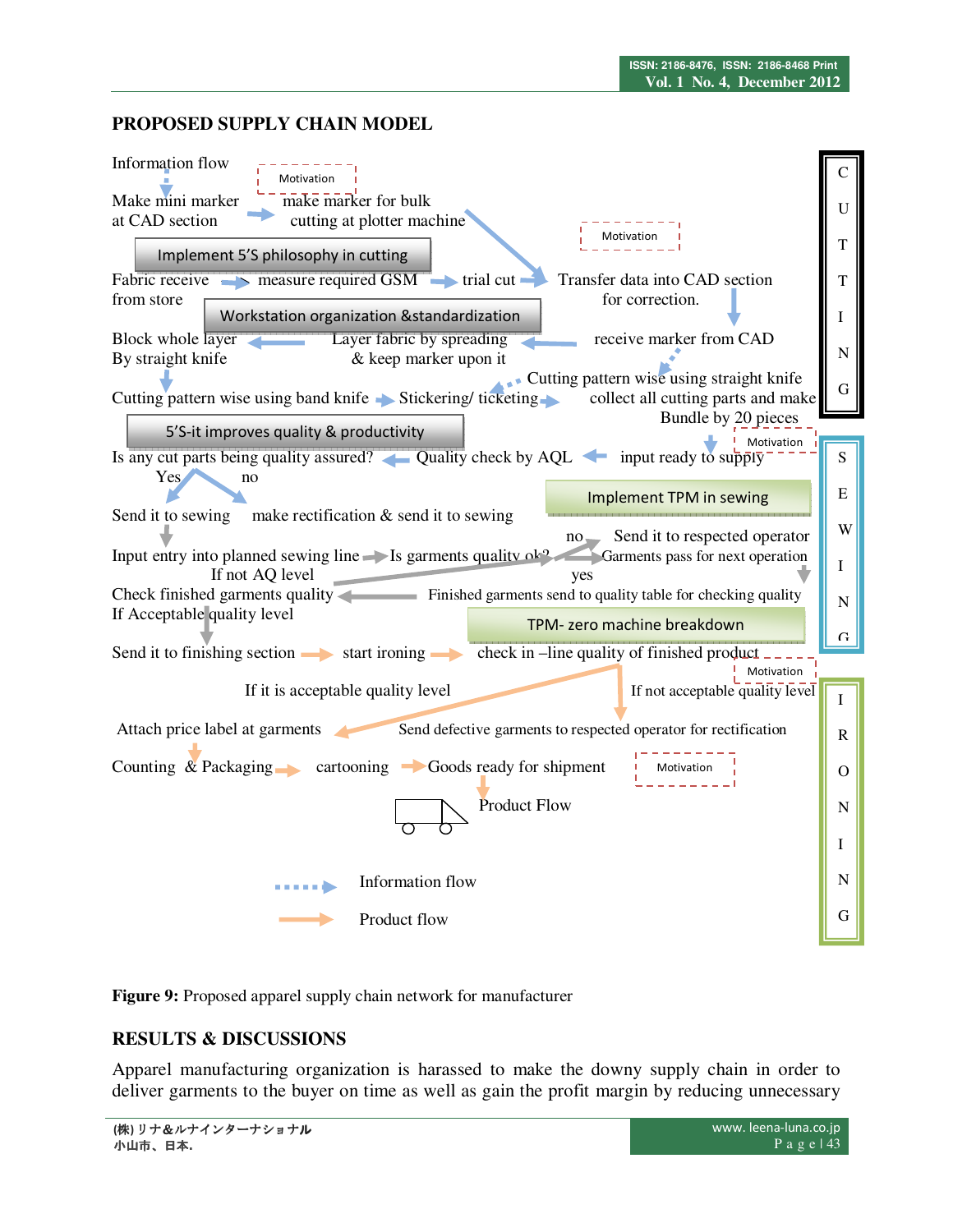waste or muda from chain. Pragmatically, we have shown from the figure 4, 5  $\&$  6, supply chain department cannot reach their goals. Figure 4 depicted that there was a huge gap formed between plan and actual efficiency of cutting section. The fallout of efficiency of the cutting department alarming to the supply chain department that shipment will not be met on time whereas sewing line was waited for the inputs which also ensured that plan productivity target was nix as input was not available on time. It was the colossal waste in the apparel supply chain which greatly impact on efficiency. Figure 5  $\&$  6 has further depicted the scenario of the efficacy gap for sewing and finishing section. It was clear that owner of the apparel manufacturing organization in dilemma to take decision whether can be met delivery date or they have to decide for the air shipment. Resulting in, this leads to massive cost for managing supply chain. But this practice eventually affect on overall chain profitability which is the core objectives of the supply chain. It was too sturdy to analyze the whole supply chain inefficiency and strived to mitigate the delivery cost as well as improving efficiency level of apparel supply chain and co-ordinate with all the chain members. In this research, we have concentrated on the three echelon of the apparel chain shown in figure 1. Figure 8 have demonstrated the real state of the causes to fail efficiency level of apparel manufacturing industry. In this research, we have developed a supply chain model shown in figure 3 in order to overcome the inefficiency level or make efficient apparel supply chain. This model has described that the decision making system while the efficient supply chain being impeded and it will ensure about the saving of air cost because of information visibility among the chain partners . A proposed apparel supply chain network has been developed in order to make the smooth supply chain. The outcome has shown moreover in table 1 and figure 7 after implementation of the proposed chain network in a typical apparel manufacturing industry. The efficacy level was very near to the acknowledged plan efficiency in the three echelons in apparel supply chain. The result was illustrated in table 1 that shipment date for a typical style was October 9, where the order quantity was 9600 pieces for a specific buyer. It has shown that 98% work completed on October 8. The supply chain department can take decision without any troubles to inform shipping line to book the ship for sending garments to the buyer on time. These upshots have been achieved implementing industrial engineering tools like 5'S, TPM with motivation to make the efficient apparel supply chain.

# **CONCLUSION**

Efficiency is the major points in any manufacturing organization in order to stay alive in competitive market. In this research, to make the efficient supply chain in apparel manufacturing industry was giant challenge. The study has been analyzed the real conditions of apparel supply chain while inefficient supply chain. Implementing the proposed apparel supply chain model as well as supply chain network was more challenging job in the typical apparel manufacturing organization as the middle management put down antique idea regarding the efficiency of the organization.

It apparently seemed that the gap between the plan and actual efficiency was vast but from the figure 7 it was clarified that due to make efficient supply chain in a typical apparel manufacturing organization ultimately there were no adverse effect on efficiency in the three key tier of the chain gradually. After implementation of proposed supply chain model and network system in the reputed apparel industry in Bangladesh, the revenue figure has been increased and objective of the chain was being achieved. An essence of the philosophy has been implemented between three branches of the chain and has received immense success. This paper showed vital